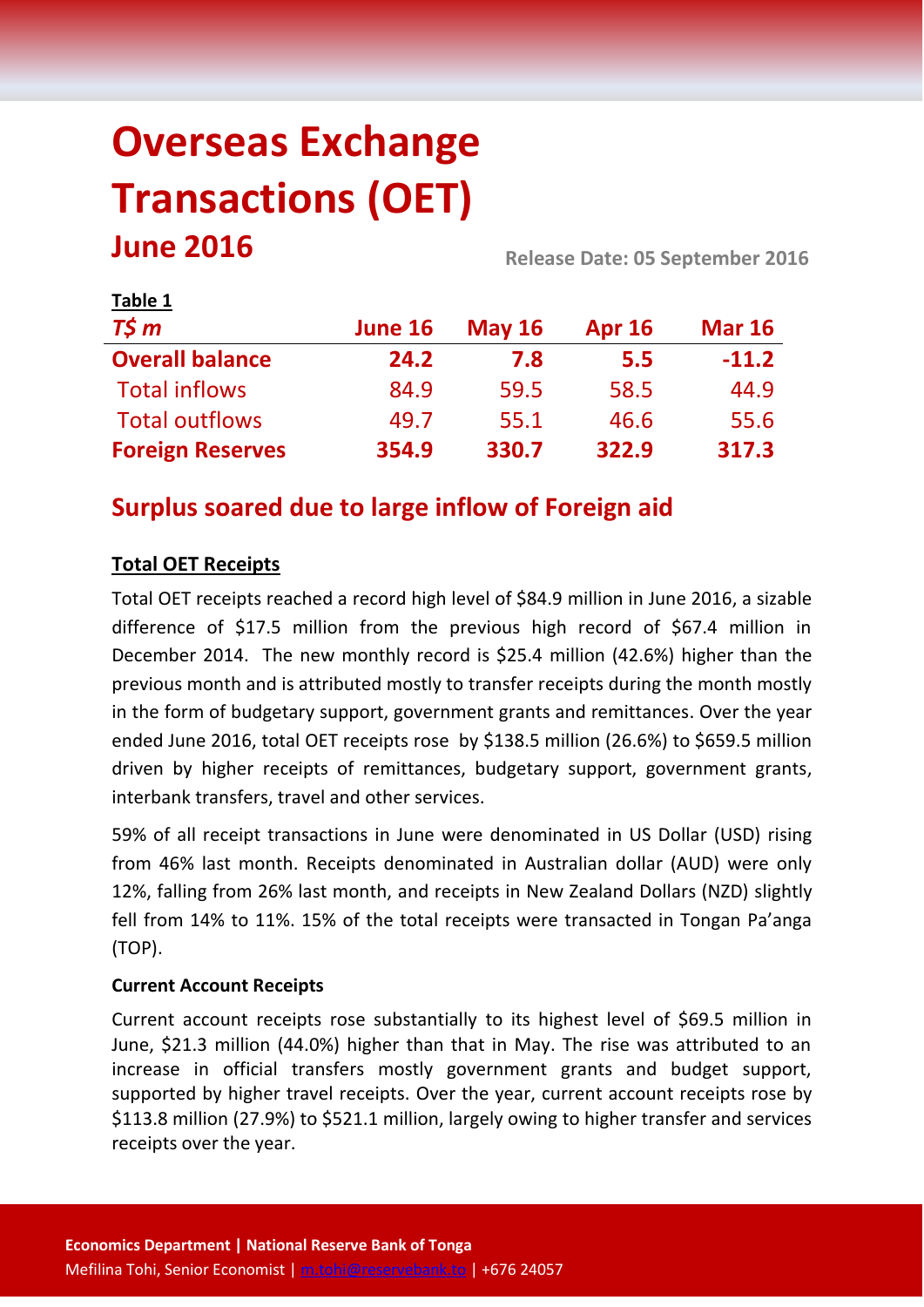Transfer receipts markedly rose to \$53.2 million in June, \$18.4 million (52.9%) higher than the previous month, and were driven by a high inflow of foreign aid funds for budget support and government grants triggered by the closing of the fiscal year 2015/16. Official transfers more than doubled over the month from \$10.9 million to \$25.0 million, that is \$14.1 million (129.6%) higher than the previous month and



driving the rise in total OET receipts. Transfers received by non-profit institutions which were mostly funds to local churches also rose by \$4.8 million to \$6.2 million. Private transfer which are largely remittance receipts<sup>1</sup> remained at a high level of \$22.0 million despite incurring a slight fall of \$0.5 million (26.0%) over the month. The Tupou College 150<sup>th</sup> anniversary and the annual conference of the Free Weslyan Church also contributed to the high transfer receipts in June. In year ended terms, transfer receipts rose by \$78.8 million (29.3%) to \$347.9 million as both official and private transfer receipts continues to increase.

Services receipts also rose over the month by \$2.4 million (23.5%) to \$12.9 million as travel receipts rebounded in June particularly from personal travel. This coincides with the 37% rise in international arrivals in the same period as the Kingdom welcomed many visitors for the June celebrations. Services other than travel also rose by \$0.9 million (23.3%) to \$4.8 million which are mostly



rises in professional, management and business services. In year ended terms, service receipts increased by \$ 31.1 million (29.4%) to \$136.9 million from higher receipts of travel, construction, transport, and telecommunication services. This also indicates positive performance from the tourism, construction and services sectors.

Export proceeds gradually rose to \$1.4 million in June, \$0.4 million (41.3%) higher than the level in May. Proceeds from exports of fish and marine products continued to grow by \$0.3 million (47.2%) to \$0.9 million over the month representing 64% of total export proceeds. A slight decline in proceeds from agricultural products of \$0.1 million (23.4%) was offset by a \$0.2 million rise in proceeds from other exported goods. Given the lagged effect of exports and the receipt of funds from its proceeds, the receipt for June may reflect export volumes from the previous months. Export

**.** 

<sup>1</sup> Further information on remittances can now be found on our Remittances Data flash, available on the NRBT website.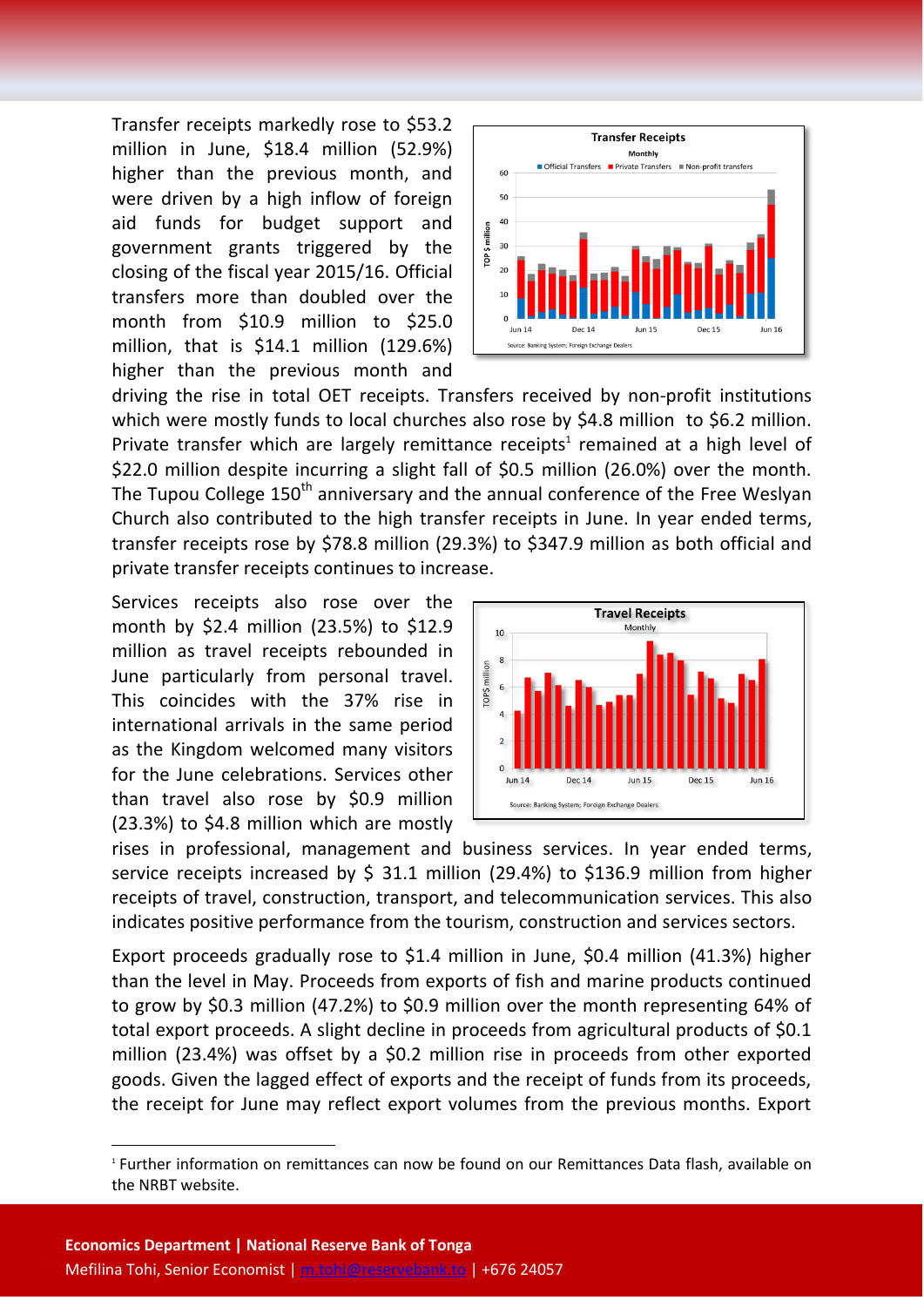receipts changed little over the year as it remained at \$15.4 million however there is noted improvement in proceeds from agricultural, fish and marine products. This reflects higher yield of crops during the harvest season of this year and the better weather conditions.

## **Financial Account & Capital Account Receipts**



Over the month, financial account receipts increased by \$4.7 million (53.6%) to \$13.6 million driven mostly by new direct investments and higher interbank transfers. On the other hand, capital account receipts declined by \$0.6 million (25.0%) to \$1.8 million underpinned by lower receipts of private capital investments. Over the year, financial account receipts rose by \$32.9 million (37.9%), whilst capital account receipts declined by \$8.3 million (30.9%).

# **Total OET Payments**

Total OET payments have fallen in June 2016 by \$5.4 million (9.8%) to \$49.7 million. This owes largely to lower import payments compared to the previous month. Looking back over the year, total OET payments continued to rise by \$62.5 million (12.4%) to \$568.7 million which is attributed to higher import, services and transfer payments.

#### **Current Account Payments**

Current account payments drove the fall in total OET payments by \$5.9 million (11.1%) in June to \$47.3 million as a result of lower import payments. Transfer payments also fell, but were offset by the rise in service payments. In year ended terms, current account payments continued to increase by \$50.9 million (10.8%) to \$522.2 million.

As mentioned above, import payments sharply dropped over the month by \$5.8 million (17.0%) to \$28.3 million. Lower payments for imports of oil and construction materials was responsible for the lower import payments despite the rise in payments for the import of motor vehicles, wholesale and retail goods. Although container registrations reported an increase in June by 7.5%, this may be related to the high advance



import payments made in the previous month. In year ended terms, import payments continued to rise by \$20.1 million (6.7%) to \$322.1 million, underpinned by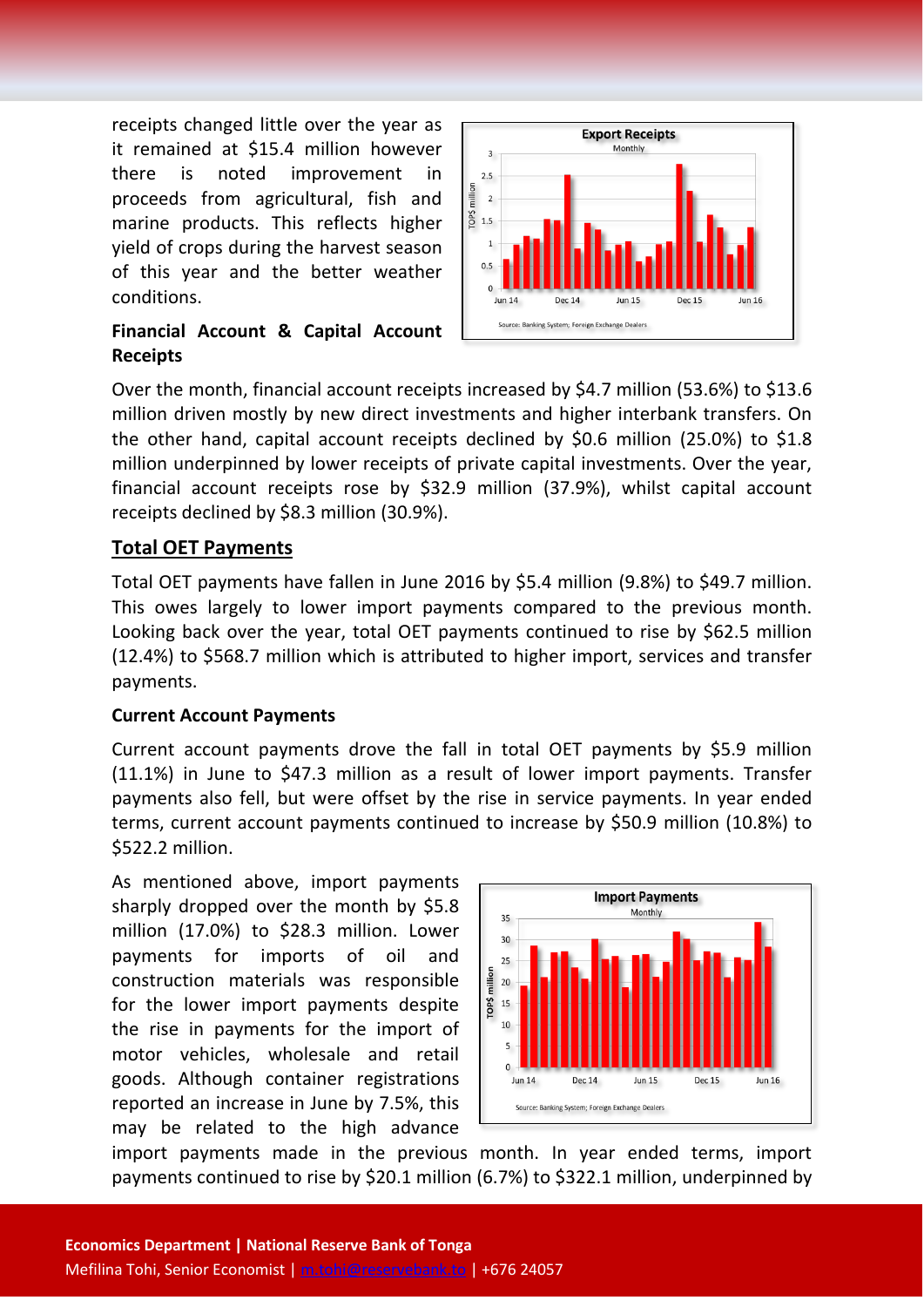higher payments for the imports of construction, motor vehicles, wholesale and retail goods.

Transfer payments also fell over the month by \$1.8 million (24.8%) to \$5.6 million and over the year by \$15.4 million (33.1%) to \$61.8 million. Majority of these transfer payments were for family support. In contrast, services payments rose over the month by the same amount of \$1.8 million (16.3%) due to payments made for professional, management and business services. Over the year, services payments rose by \$16.9 million (16.1%) to \$121.8 million.

There was no significant payment for primary income in June, whereas over the year it declined by \$1.5 million (8.4%) to \$16.6 million.

#### **Capital & Financial Account Payments**

Minimal capital payments were made over the month, and over the year, capital account payments fell to \$2.3 million from \$3.6 million. On the other hand, financial account payments rose over the month by \$0.6 million (37.9%) to \$2.3 million and over the year by \$13.0 million (41.6%) to \$44.2 million mostly in the form of interbank transfers.

## **Overall Balance & Foreign reserves**

The balance of OET, which is equivalent to the net change to foreign reserves over the month of June 2016, was a very high surplus of \$24.2 million, which is \$16.4 million higher than the surplus in May. This resulted from the high surplus recorded in the current account for the month of June driven by the large inflows of budget support, government grants and remittances. In year-ended terms, the



current account balance was a significantly small deficit of \$1.1 million, equivalent to USD \$0.5 million which is again much smaller than the projected deficit by the IMF Article IV of USD \$13.0 million. The overall balance on the other hand was a surplus

of \$65.2 million, equivalent to USD \$29.3 million which is more than the IMF's projection of USD \$16.0 million.

Foreign reserves rose again to \$354.9 million in June, sufficient to cover 10.1 months of imports, well above the NRBT's minimum range of 3-4 months. The level of foreign reserves at the end of June is the equivalent of USD \$159.7 and is close to the IMF's projection of USD \$158.6

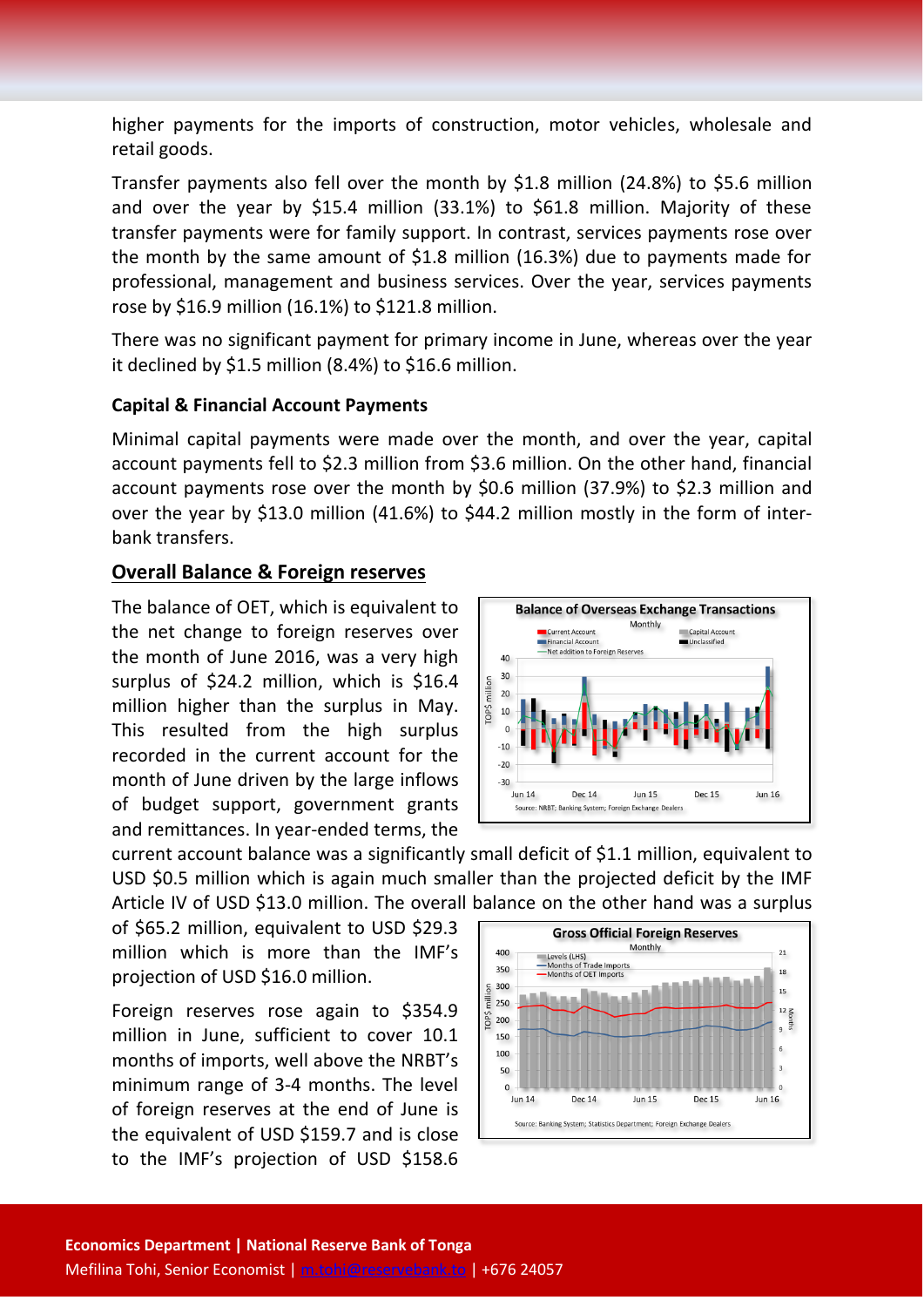million by the end of fiscal year 2015/16, but with lower months of import cover of 6.2 months.

All in all the performance of OET over the year has been broadly positive and the outlook for foreign reserves continues to remain comfortably above the minimum range, given the upcoming LDS Tonga Mission centennial celebration, the Heilala Week Festival, the opening of the Tano'a Hotel, and other on-going projects funded by donor partners for the preparation of the Pacific Games. However, delays to the inflow of these funds may pose a risk to the outlook.